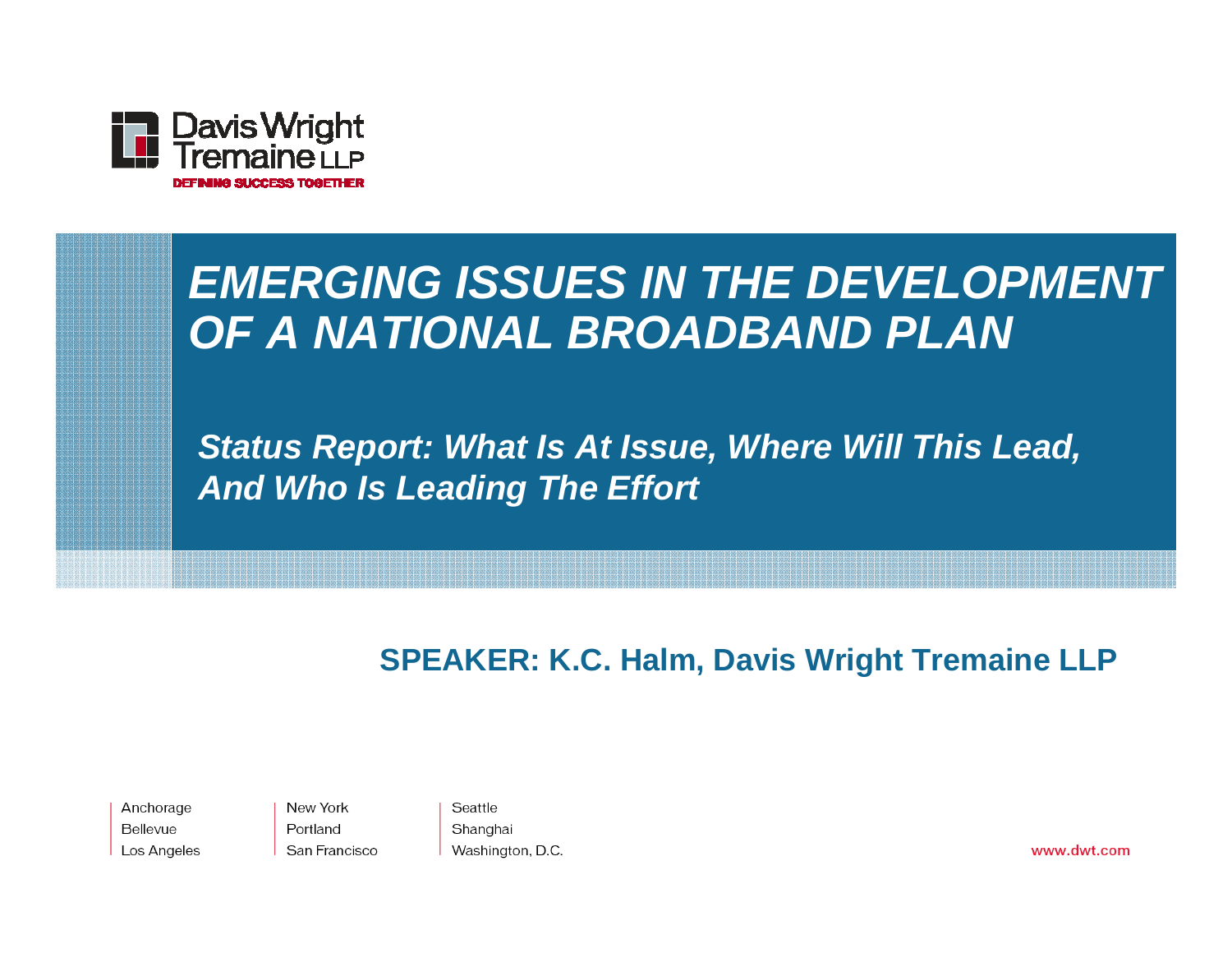#### The National Broadband Plan

"Technology changes exponentially, but social, economic and legal systems change incrementally."

> Larry Downes, *The Laws of Disruption* (Basic Books 2009)

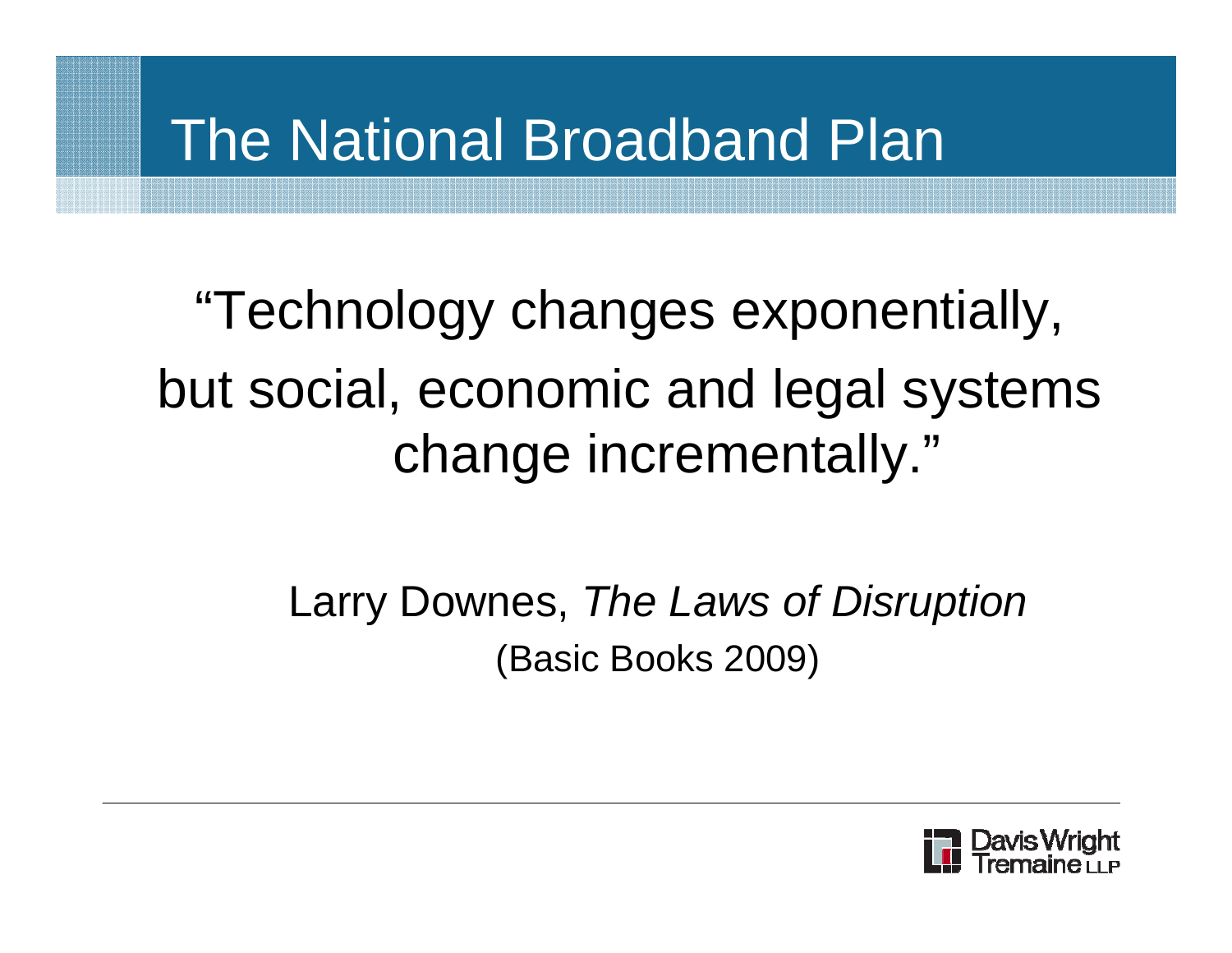# The National Broadband Plan

- A little historical context …
	- П 40 years since ARPANET first connected four academic labs
	- $\blacksquare$  13 years since last major revision of Communications Act
	- $\blacksquare$  Today, majority of U.S. businesses and households have broadband connections, thru variety of technologies
	- $\blacksquare$  Is a National Broadband Plan the first step towards a new regulatory regime?

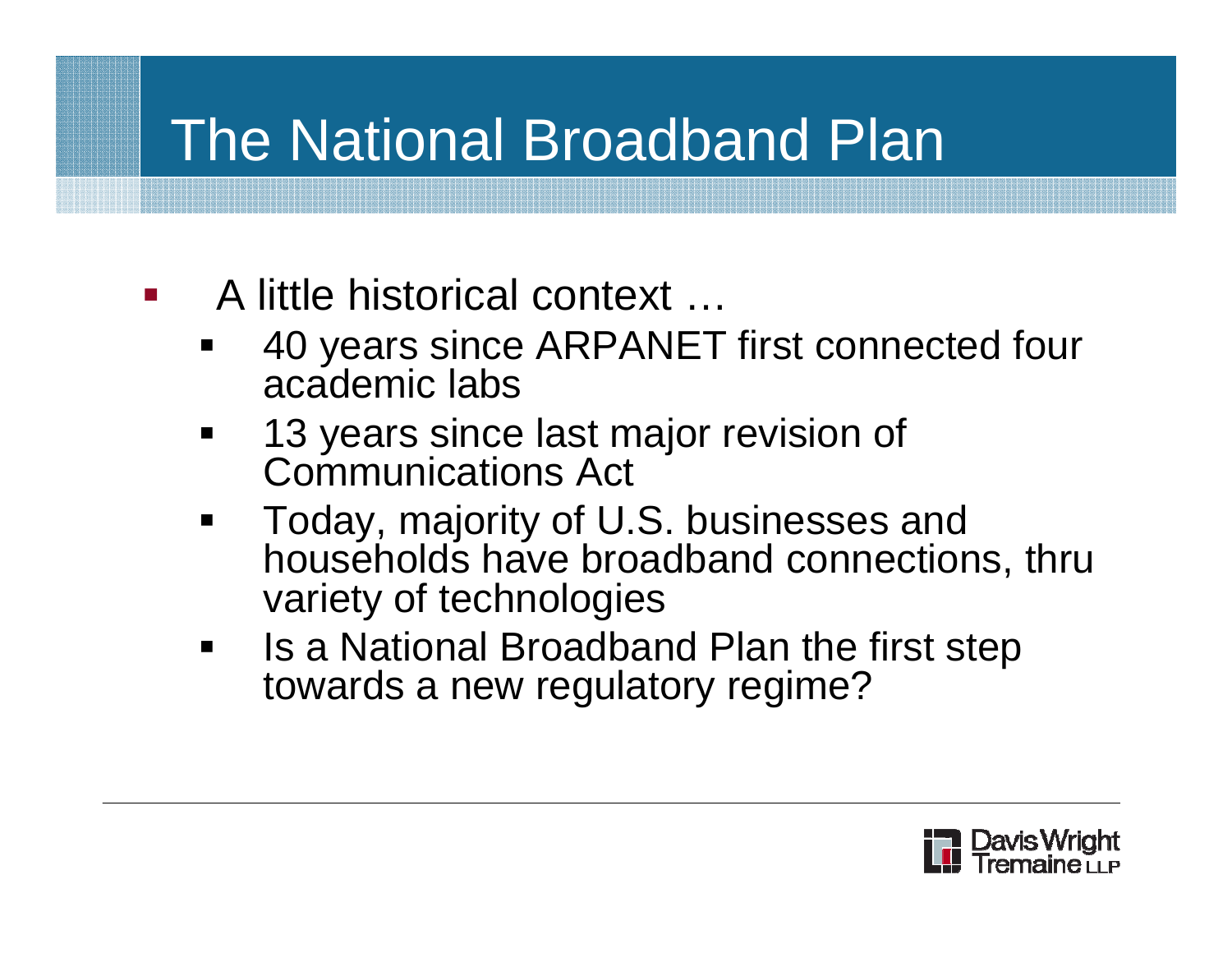# The National Broadband Plan

- $\mathcal{L}_{\mathcal{A}}$ What, specifically, is it?
- $\mathcal{L}_{\mathcal{A}}$  Congressionally mandated
	- ٠ Component of the Stimulus Act (ARRA)
	- One of several recent Congressional acts to increase broadband deployment and adoption
- $\mathbb{R}^2$  Another government report?
	- ٠ FCC to develop "national plan" to address questions of: broadband deployment, adoption and use
- $\mathbb{R}^2$  Report to Congress by February 17, 2010
	- ٠ Little more than *4 months* (127 days) from today

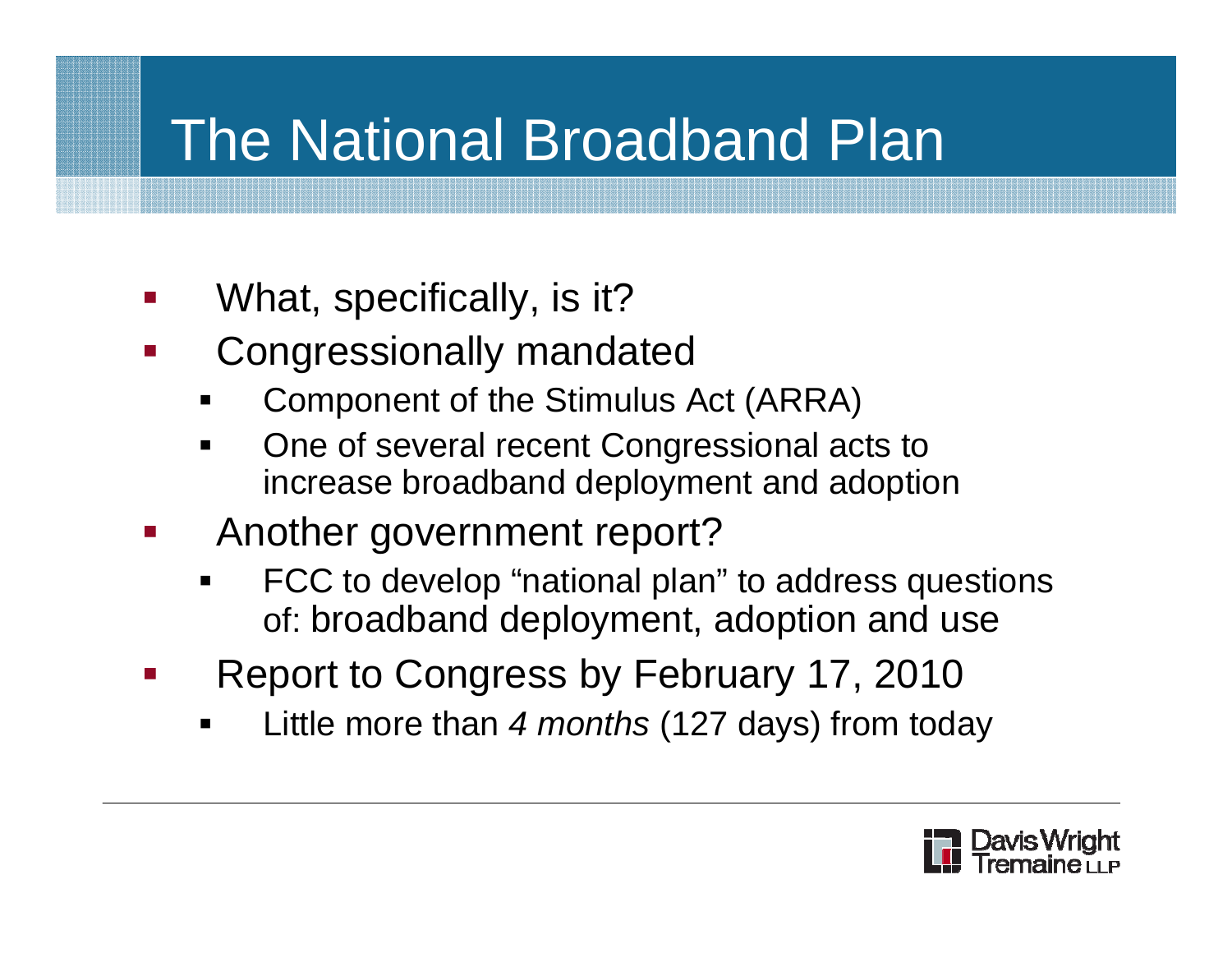# The FCC's Momentous Task

- National plan must:
	- $-1$ st  $$  analyze most efficient / effective mechanisms for ensuring broadband access "by all people of the U.S."
	- $\blacksquare$  2<sup>nd</sup> develop strategy for achieving affordability of such service, and maximum utilization
	- 3<sup>rd</sup> evaluate status of deployment (including broadband stimulus projects)
	- $\blacksquare$  4<sup>th</sup> develop plan for use of broadband to support social policies, improve public safety and homeland security, incent private sector investment, and create jobs

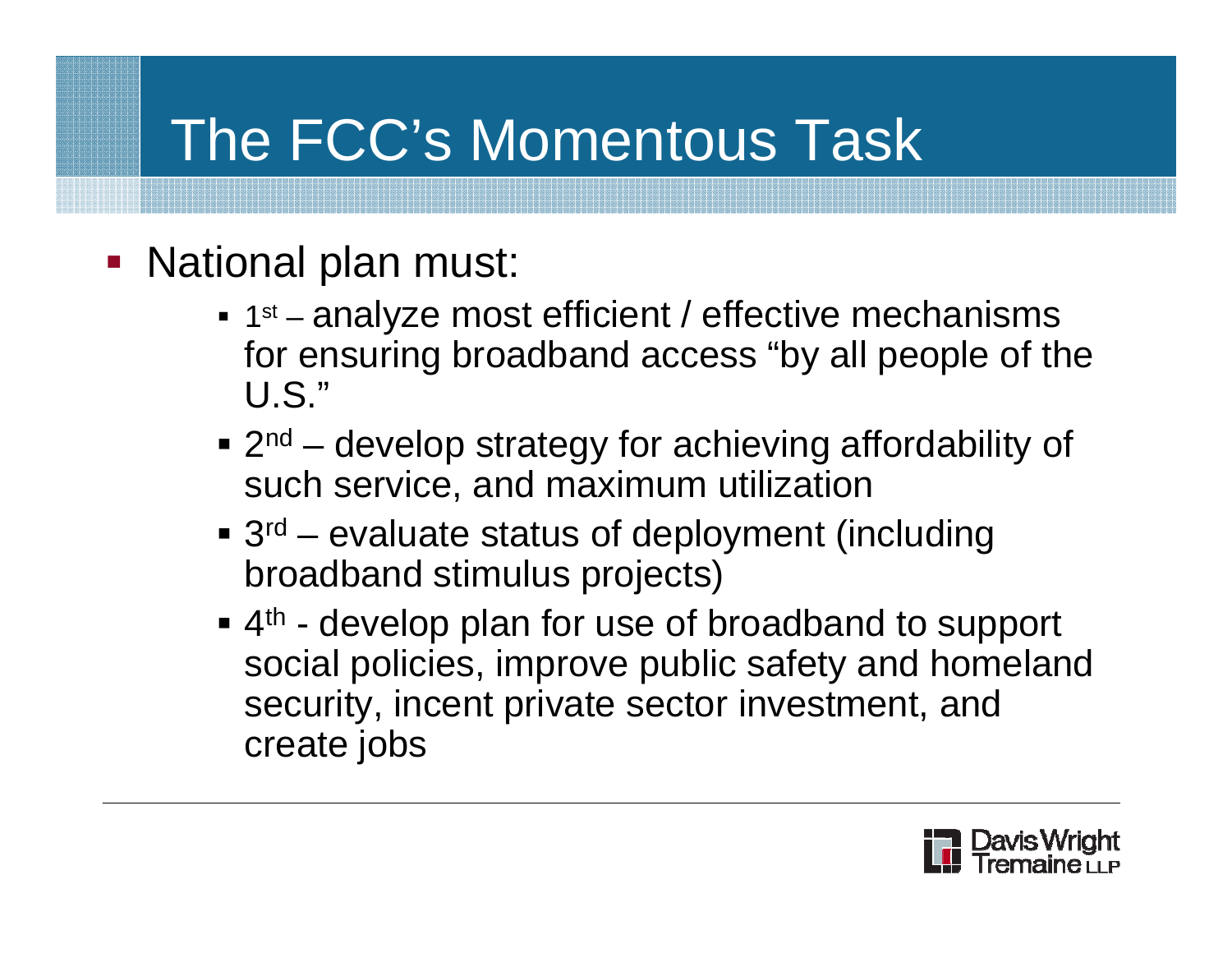# The FCC's Momentous Task

- Who is leading this effort ...
	- FCC Chairman Genachowski
		- Staff under former Chairman Reed Hundt
		- Recent experience in media and investment capital firm
	- Blair Levin, Executive Director of Omnibus Broadband **Initiative** 
		- Staff under former Chairman Reed Hundt
		- Recent analyst for Wall Street and financial institutions
	- FCC Staff for Omnibus Broadband Initiative
		- Team leaders, Technologists, Policy, and Legal Advisors

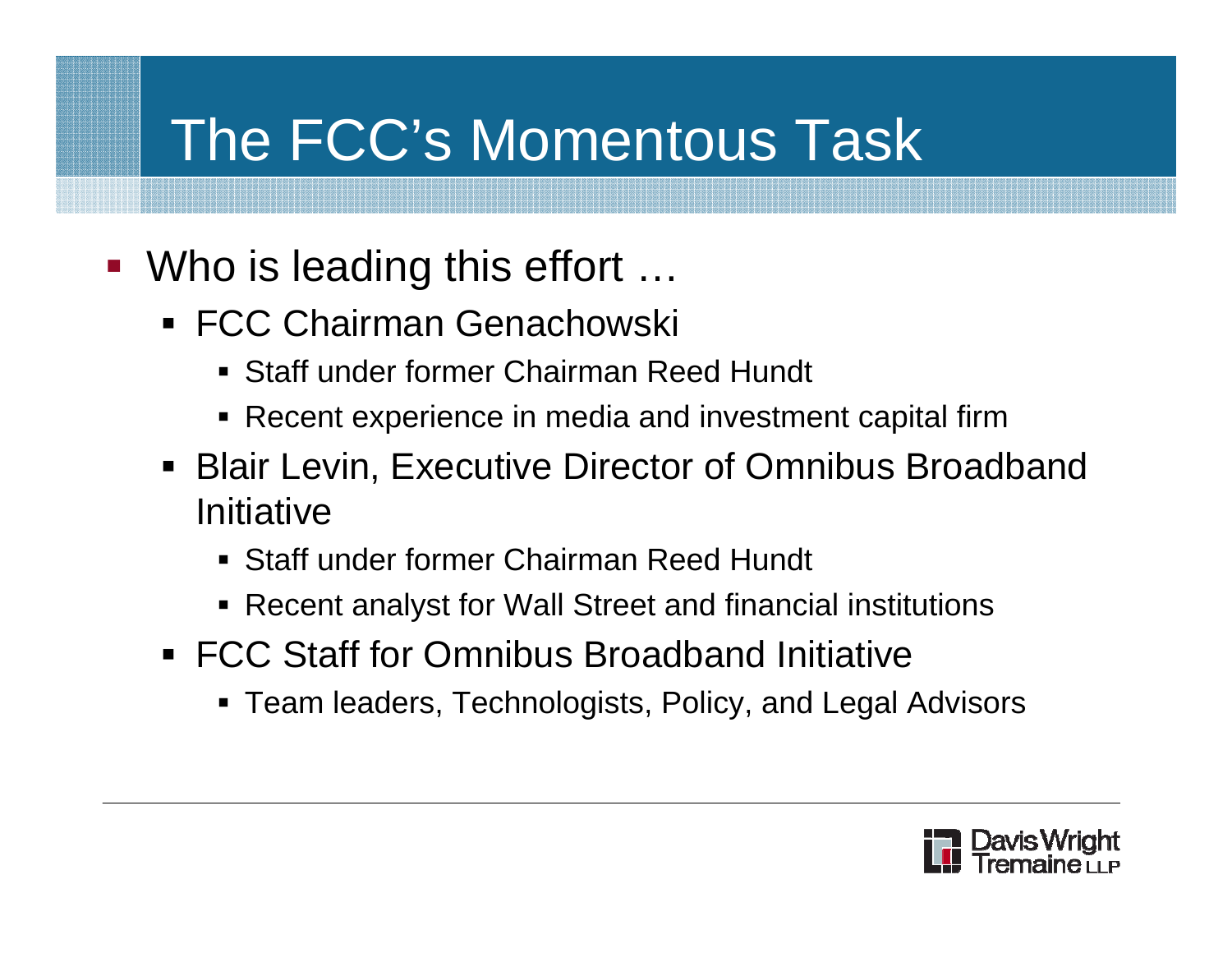# The FCC's Momentous Task

- The FCC's work to date: data, data, (and more) data...
	- Traditional data gathering methods
		- Notice of Inquiry and public notices seeking written comments
	- Novel methods (at least for a federal government agency)
		- FCC's blog -- <u>http://blog.broadband.gov/</u>
		- Workshops and hearings
	- Appraisal of comments and data
		- B. Levin: written comments "analytically weak and lacking a seriousness of purpose"
		- FCC staff:
			- "Many problems with existing broadband data"
			- "Good policymaking requires consistently updated data"

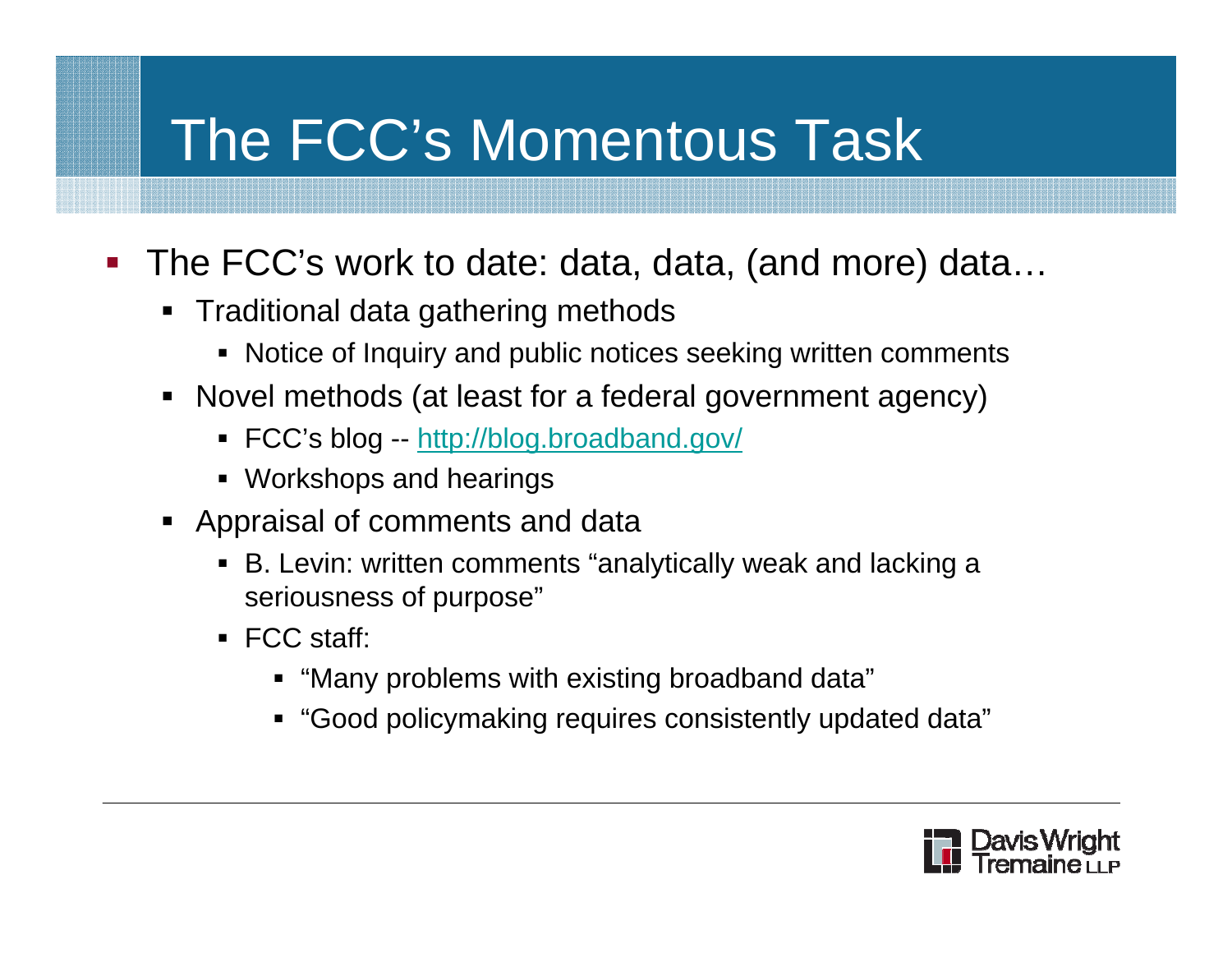- **Focus: build-out and utilization of high-speed** broadband infrastructure
- But, not just deployment
- **Key concepts in the statute** 
	- **Dianager 19 The Universality**
	- Affordability and adoption
	- **Maximum utilization**
	- **Serving national purposes**

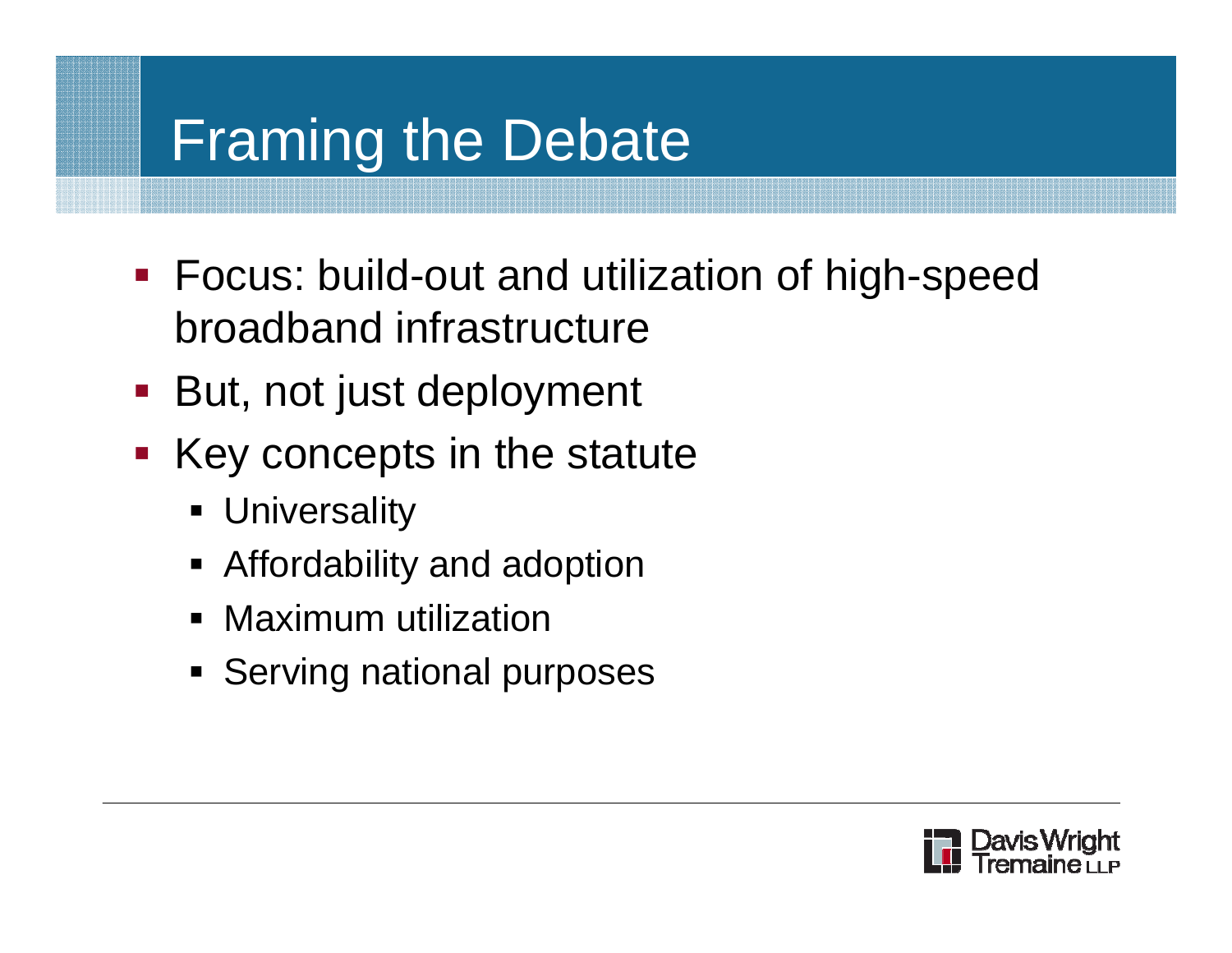- **Examples of existing government "levers" to** achieve these purposes
	- Reduce transaction costs, or increase supply, of key government inputs: spectrum, rights-of-way
	- **Increase funding of adoption-based programs, via** assessed revenues, such as USF
	- Facilitate applications thru use of government data or devices through standard setting processes

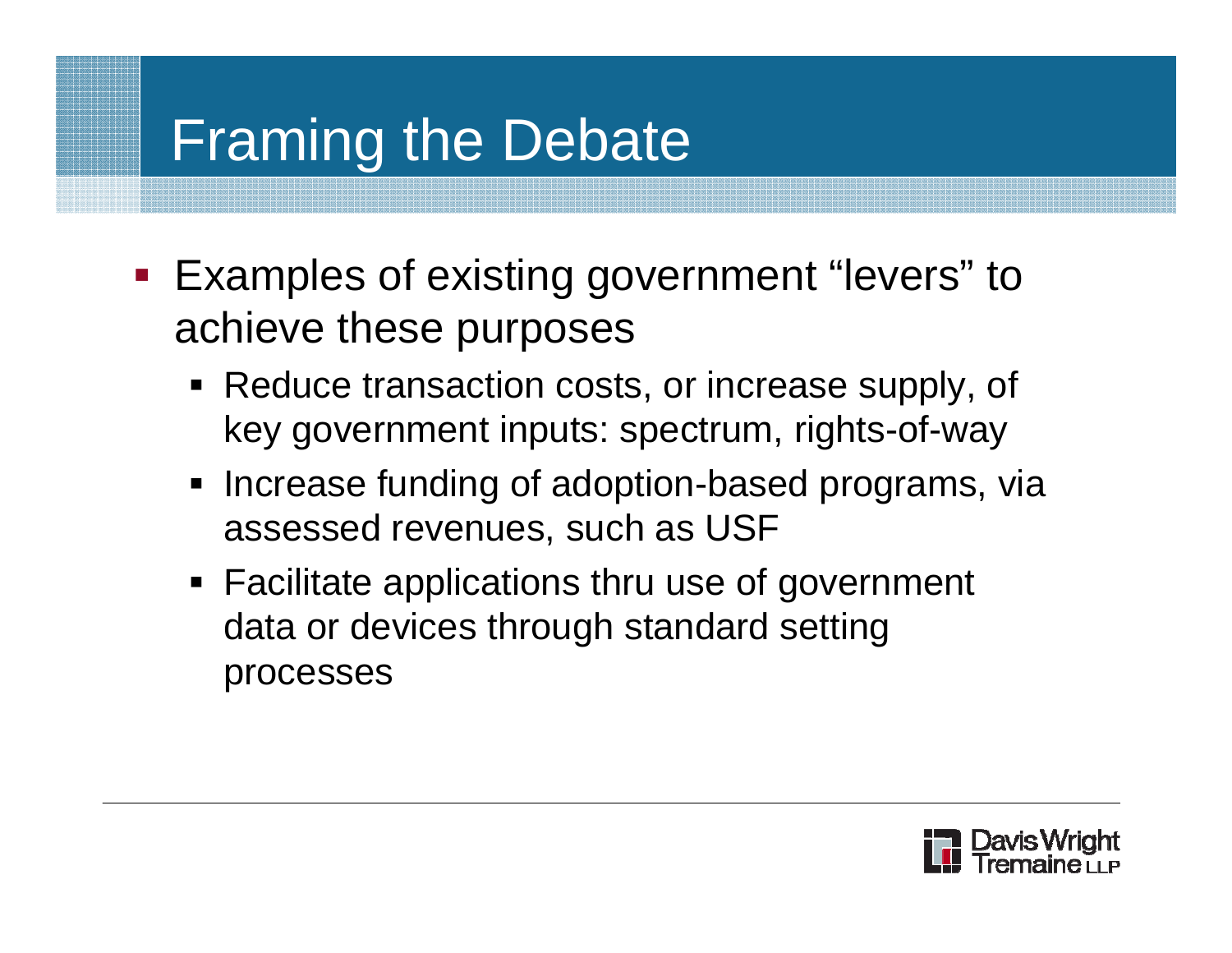- $\mathcal{L}_{\mathcal{A}}$  Broadband to support national policy "purposes" and priorities
	- Healthcare
	- Energy / Environment
	- **Education** •
	- **Government operations**
	- $\overline{\phantom{a}}$  Economic opportunity
	- Public safety
- $\mathcal{L}_{\mathcal{A}}$  Deployment and adoption principles underlying policy priorities

**High-speed connectivity Universal access Ubiquitous adoption**

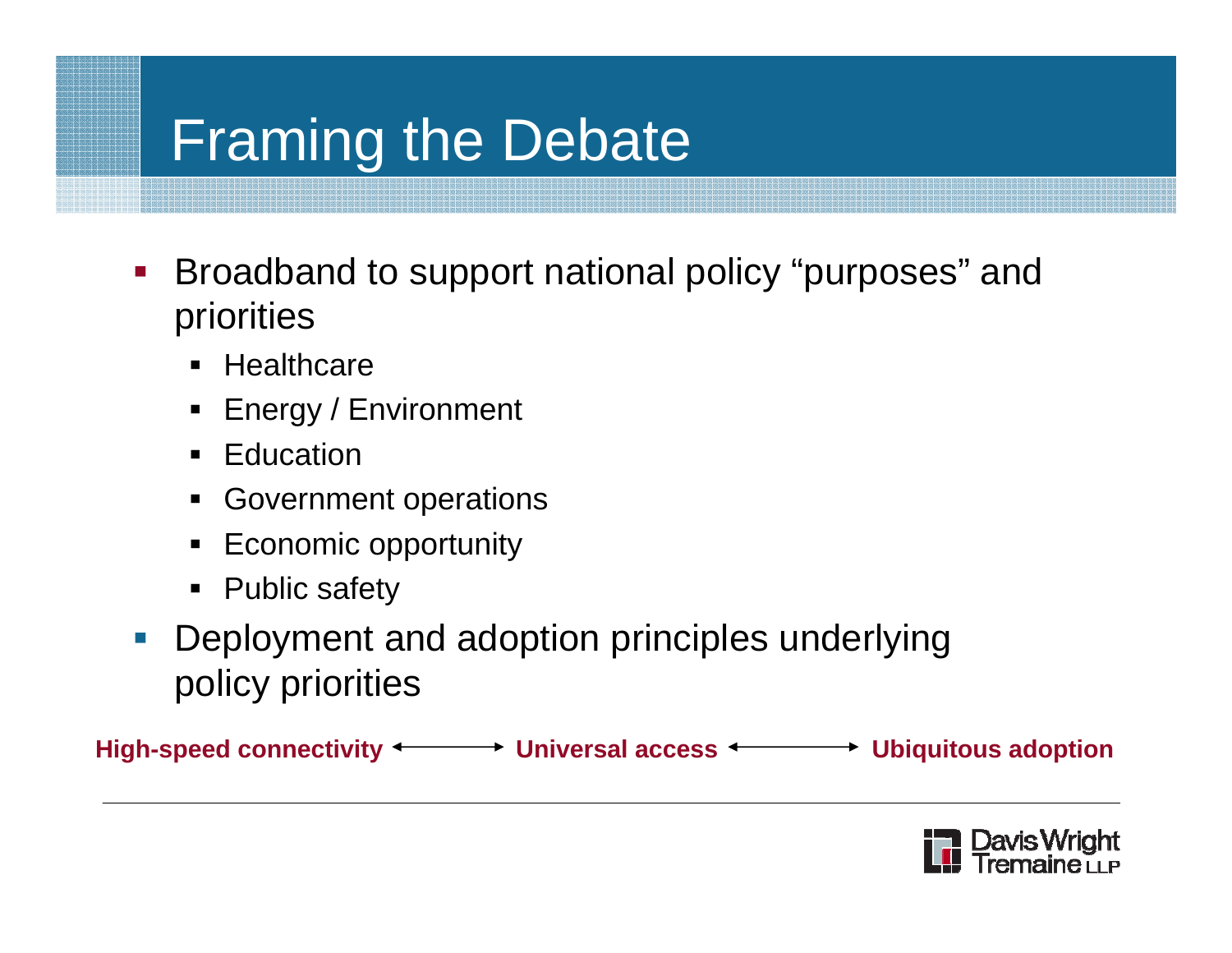- One more question to help frame the debate: what is "broadband"?
- **Should policy definition be** 
	- Tethered to a numerical definition, or
	- $\blacksquare$ Determined in reference to "experiential" metrics
	- Do all Americans want, or need, access to:
		- Basic e-mail, web-browsing
		- Ability to download content, streaming voice and video apps
		- Advanced multimedia apps and content
		- Next-gen and interactive two-way apps

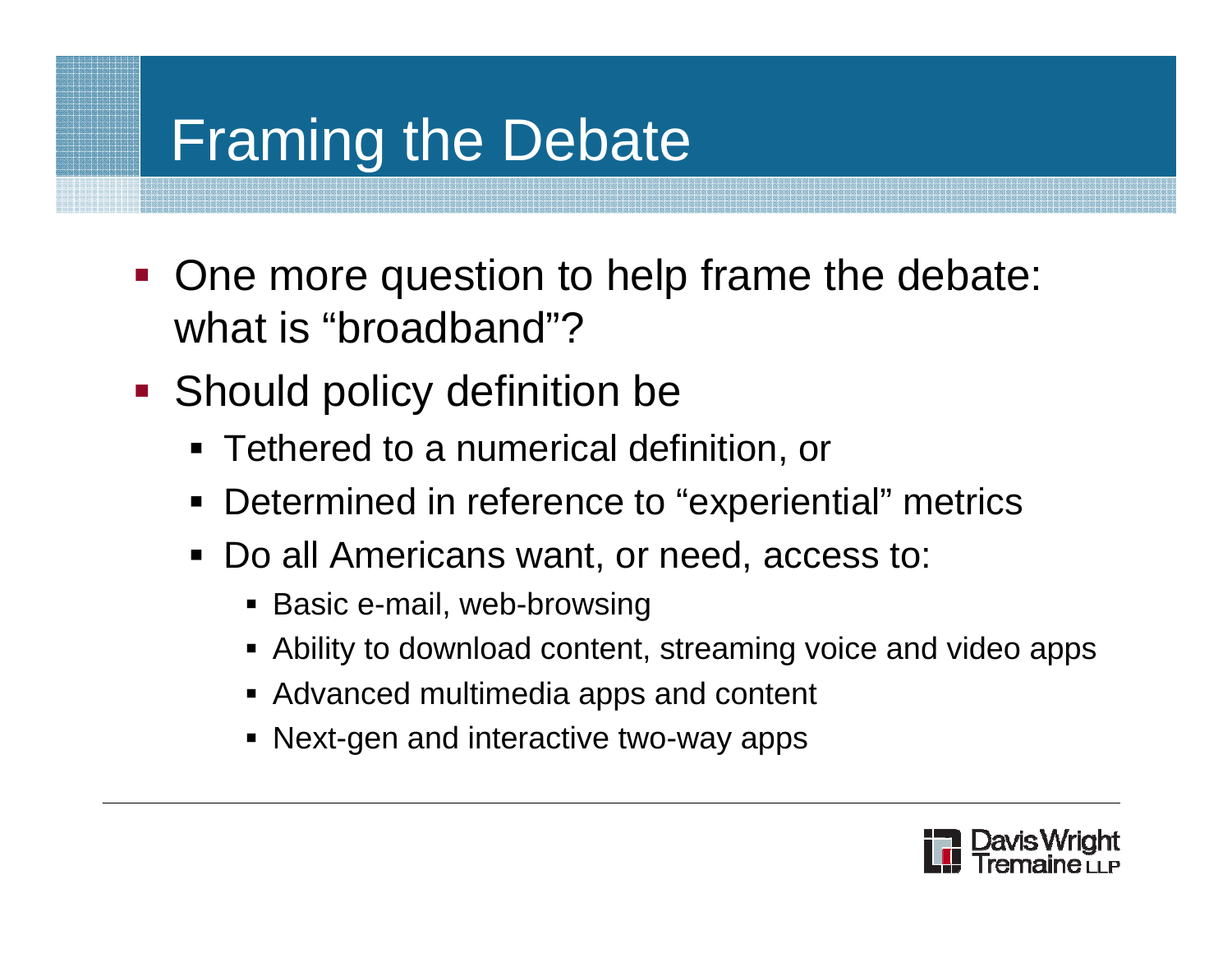- Underlying economic principles
	- Broadband is a "key" input into modern economy
	- **Broadband can be a foundation for sustained** economic growth
	- But the current math doesn't add up
		- Private investment, *and*
		- Universal service subsidies, *and*
		- Stimulus Act funding are, *collectively*,
		- **Not sufficient to meet Congressional objectives**

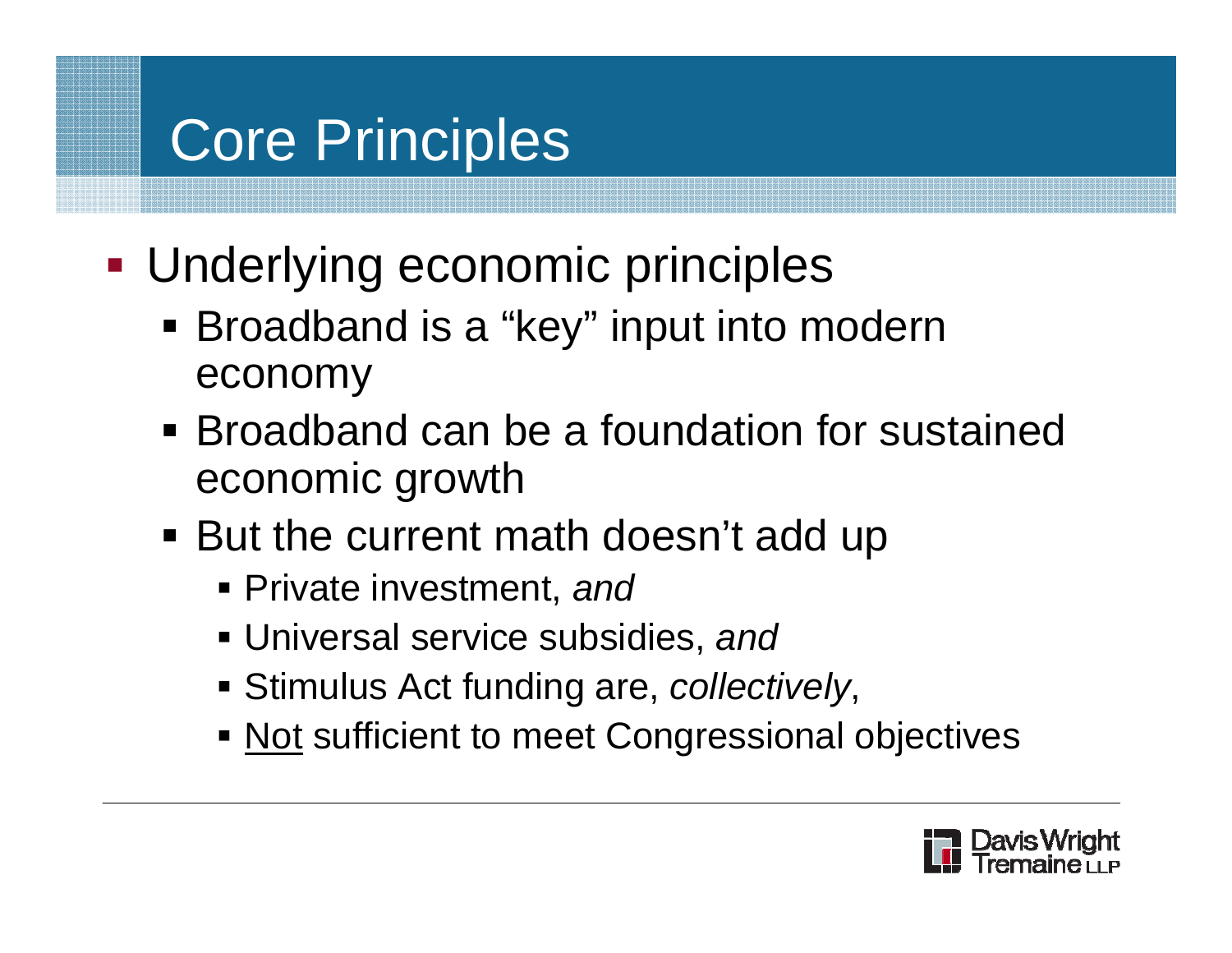- Underlying economic principles (cont'd)
	- **Rewriting the equation** 
		- "Unleashing" underutilized assets
		- Maximize utilization of shared deployment efforts
		- **Deploy new assets**

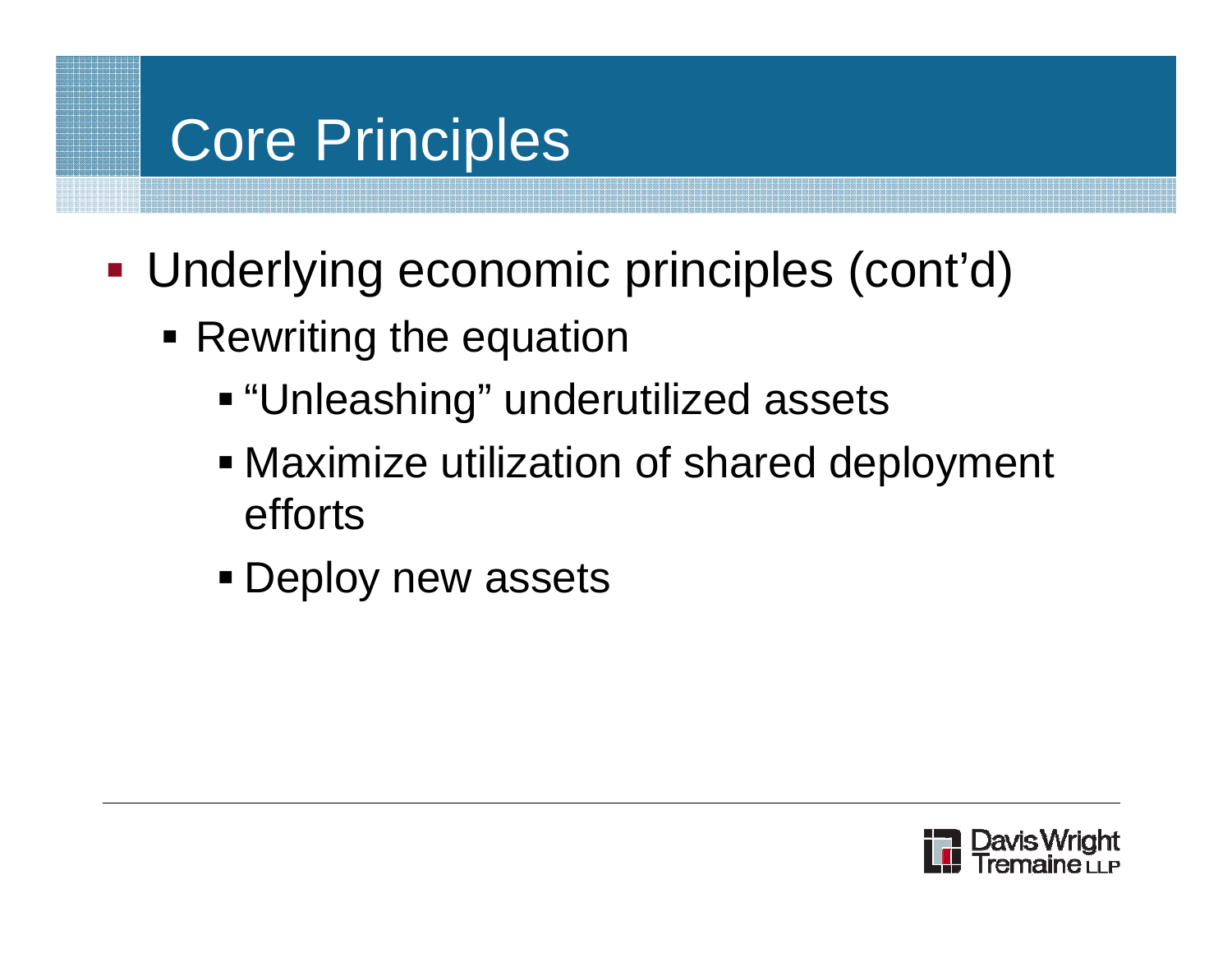- **-** Applications: driving usage of the Internet
	- **Utility** of the Internet is critical driver of adoption
		- Applications and bandwidth create "virtuous cycle"
	- ٠ Different applications require different performance parameters
		- Basic e-mail, web-browsing, streaming audio and VoIP: 0.1- 0.3 mbps
		- Basic streamed video: 0.3 0.5 mbps
		- Advanced multimedia applications: 1 5 mbps
		- Next-gen and interactive two-way applications: 10 20 mbps

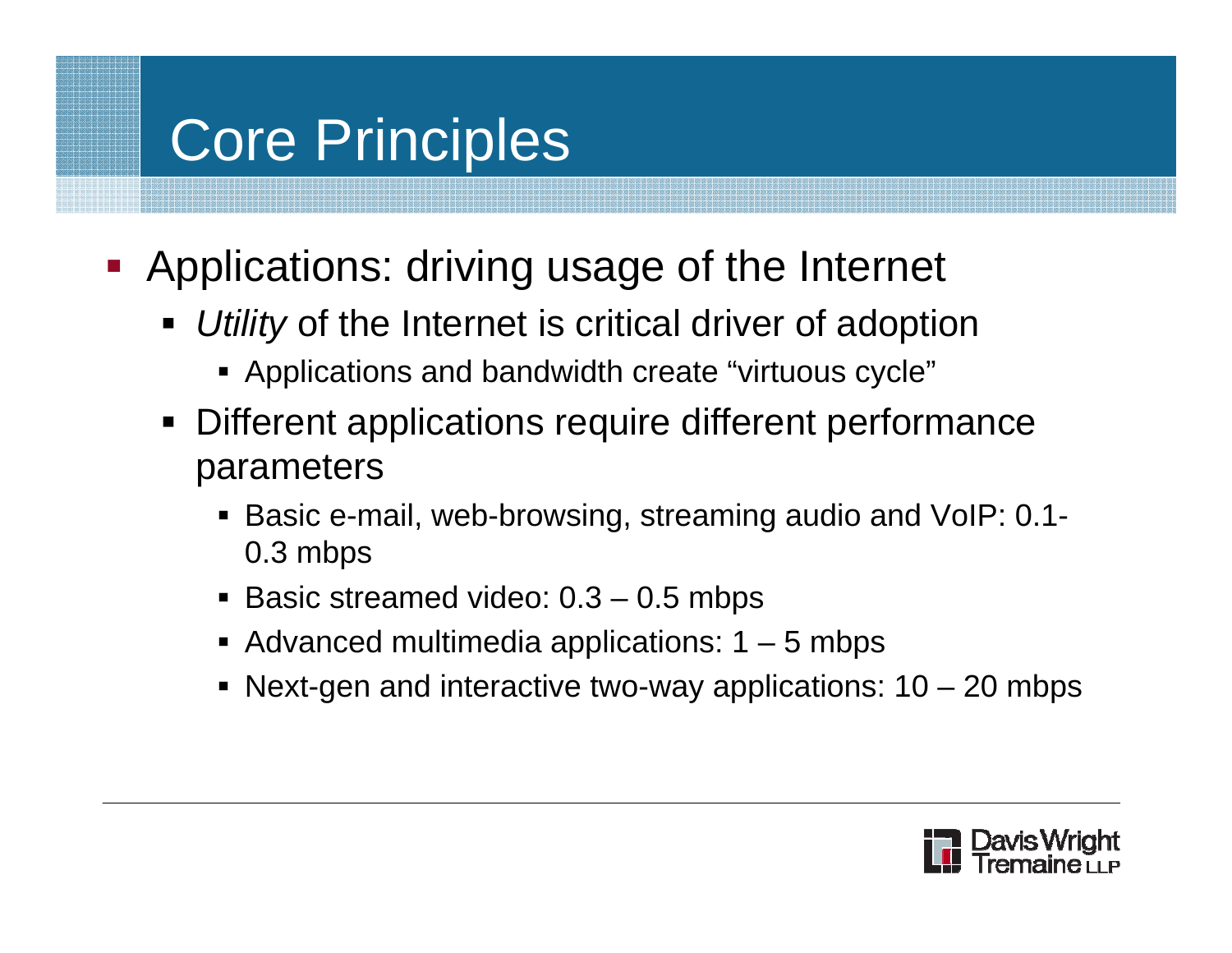- **-** Applications: driving usage (cont'd)
- **FCC staff (preliminary) conclusions** 
	- **Internet creates value only if applications are** adopted by consumer
	- Utility of Internet is in usage of network, at capacity
	- Usage must be measured during the busy hour

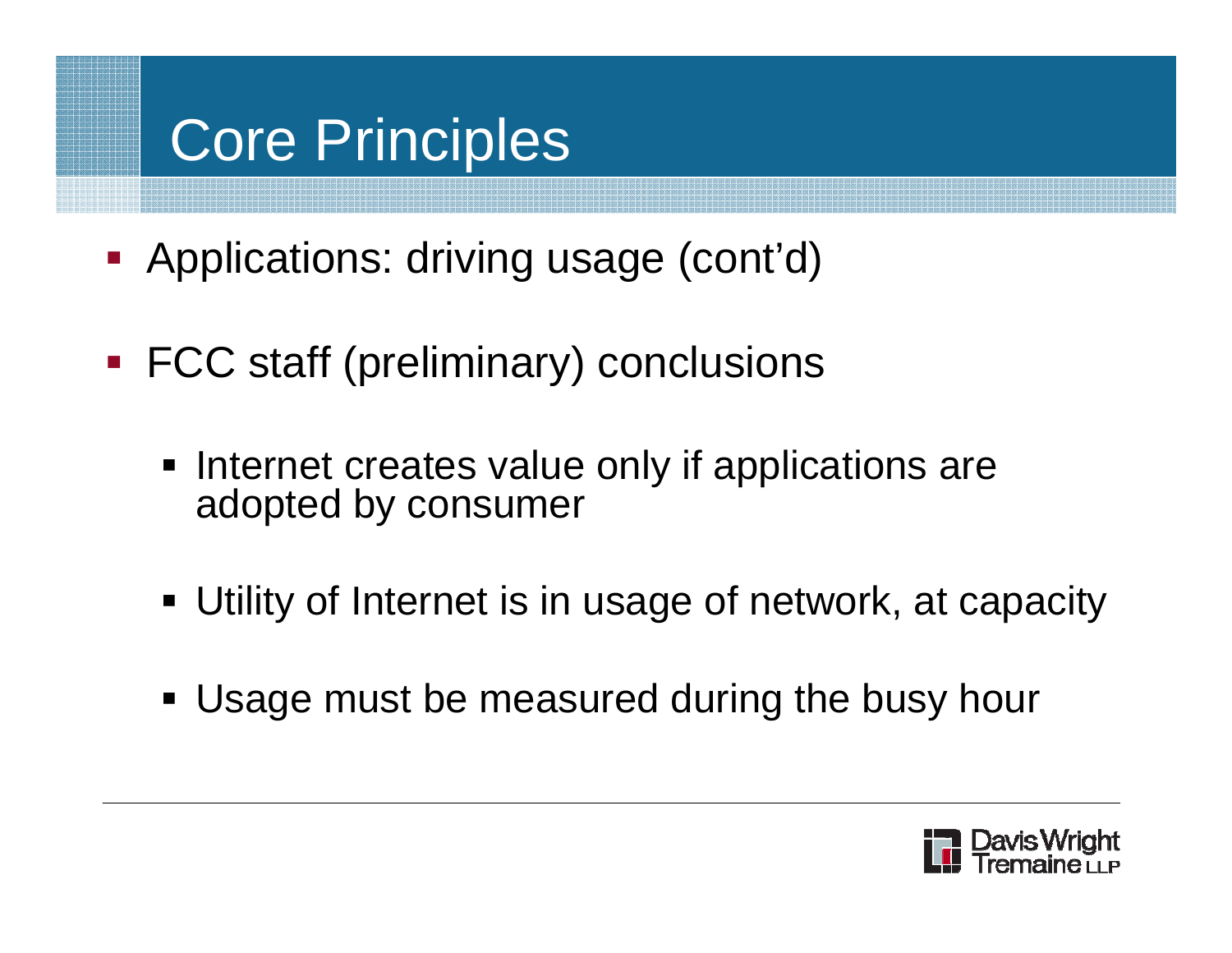- **Deployment: the heart of the issue** 
	- Further analysis relies upon critical data points
		- Geographic granularity
		- Availability (separate from demand)
		- **E** Infrastructure data
		- Advertised vs. actual speeds
	- Currently available data insufficient
	- **Additional data necessary for complete** analysis

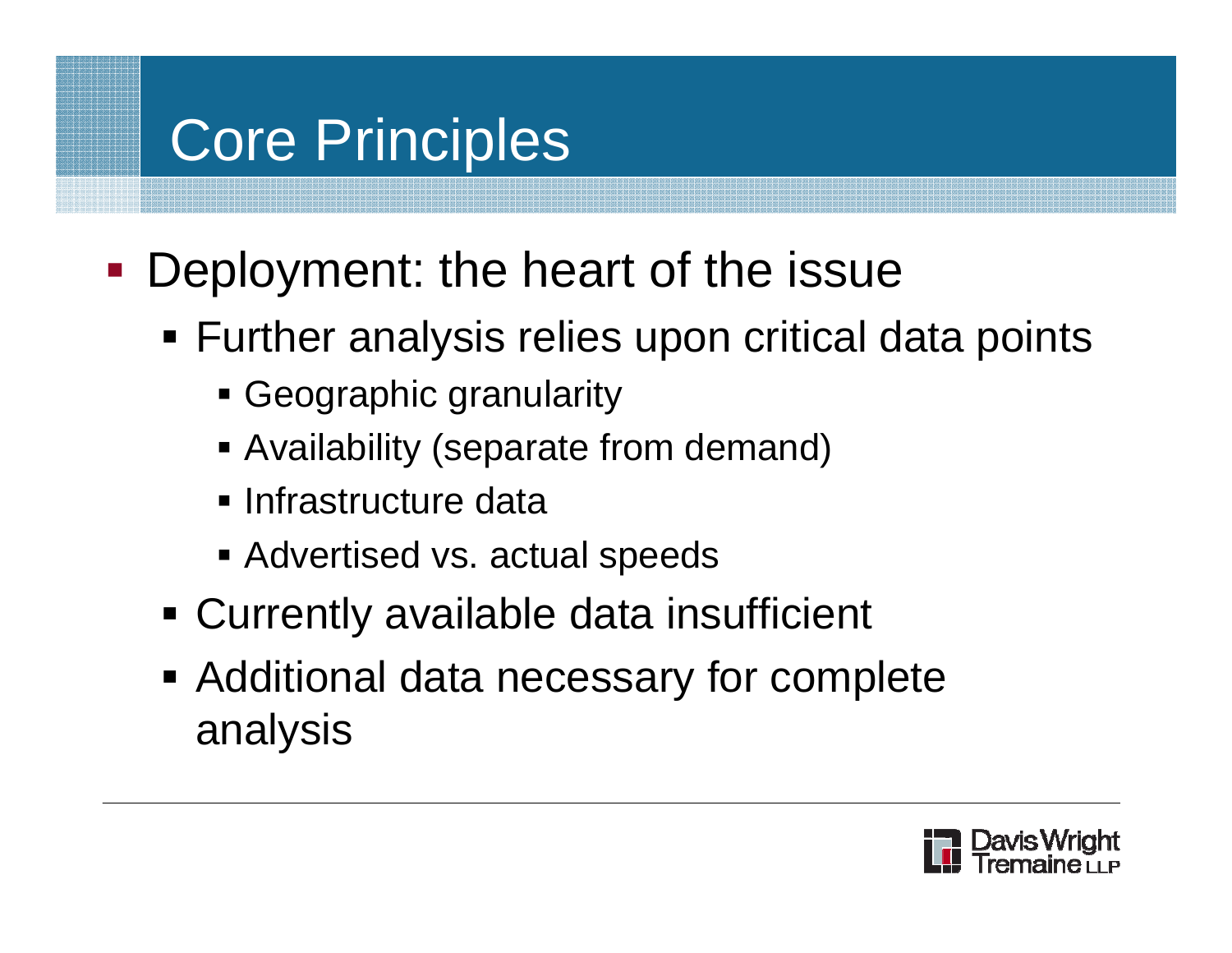- $\mathcal{L}_{\mathcal{A}}$ **Deployment: the heart of the issue (cont'd)** 
	- **Network performance driven by extent of fiber** deployment
		- Middle mile only
			- Broadband limited where insufficient copper connectivity between CO and remote terminal
		- Middle mile and second mile
			- Deeper fiber deployment shortens loop lengths, extending fiber to cell sites enables 4G network
		- Middle mile, second mile <u>and</u> last mile
			- **End-to-end fiber deployment offer nearly unlimited** scalability and performance

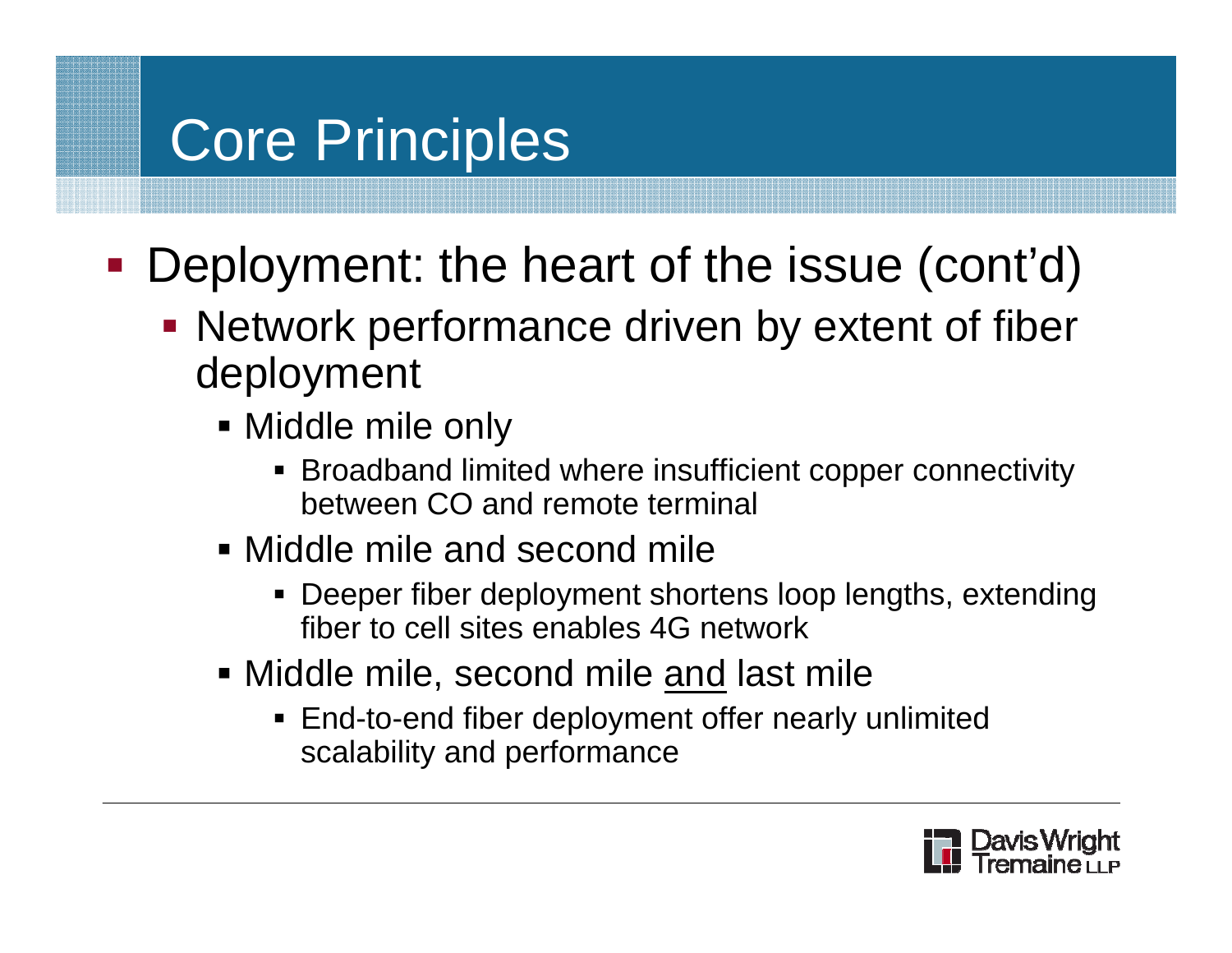- **Deployment: the heart of the issue (cont'd)** 
	- **Economic challenges of deployment** 
		- Average distances between homes (indicia of rural communities)
		- **Increased costs result from multiple factors**
		- Revenue opportunities limited due to economic realities of many rural communities
		- Thus, deployment cost challenges in rural areas arise from both capex and opex

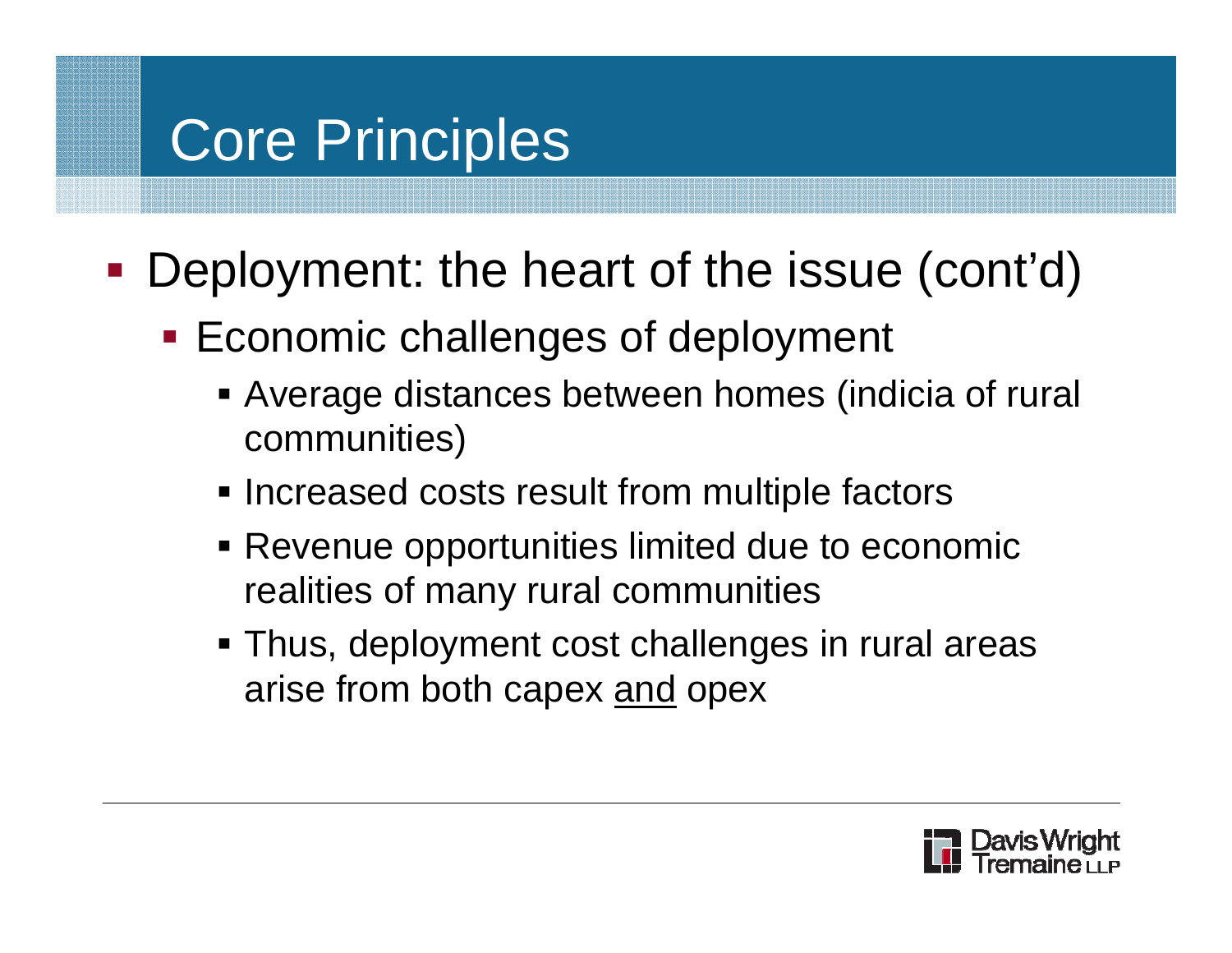- $\mathcal{L}_{\mathcal{A}}$ **Deployment: the heart of the issue (cont'd)** 
	- Public policies impacting broadband deployment
		- Universal Service Fund showing some progress
			- Rural ILECs showing recent signs of upgrading plant to offer broadband
			- Systemic problems with USF funding mechanisms may limit utility of fund as key policy tool
		- Role of special access regulation, forbearance reform, and UNE access not yet demonstrated
		- **Pole attachment and right-of-way access costs may** be significant barriers to deployment

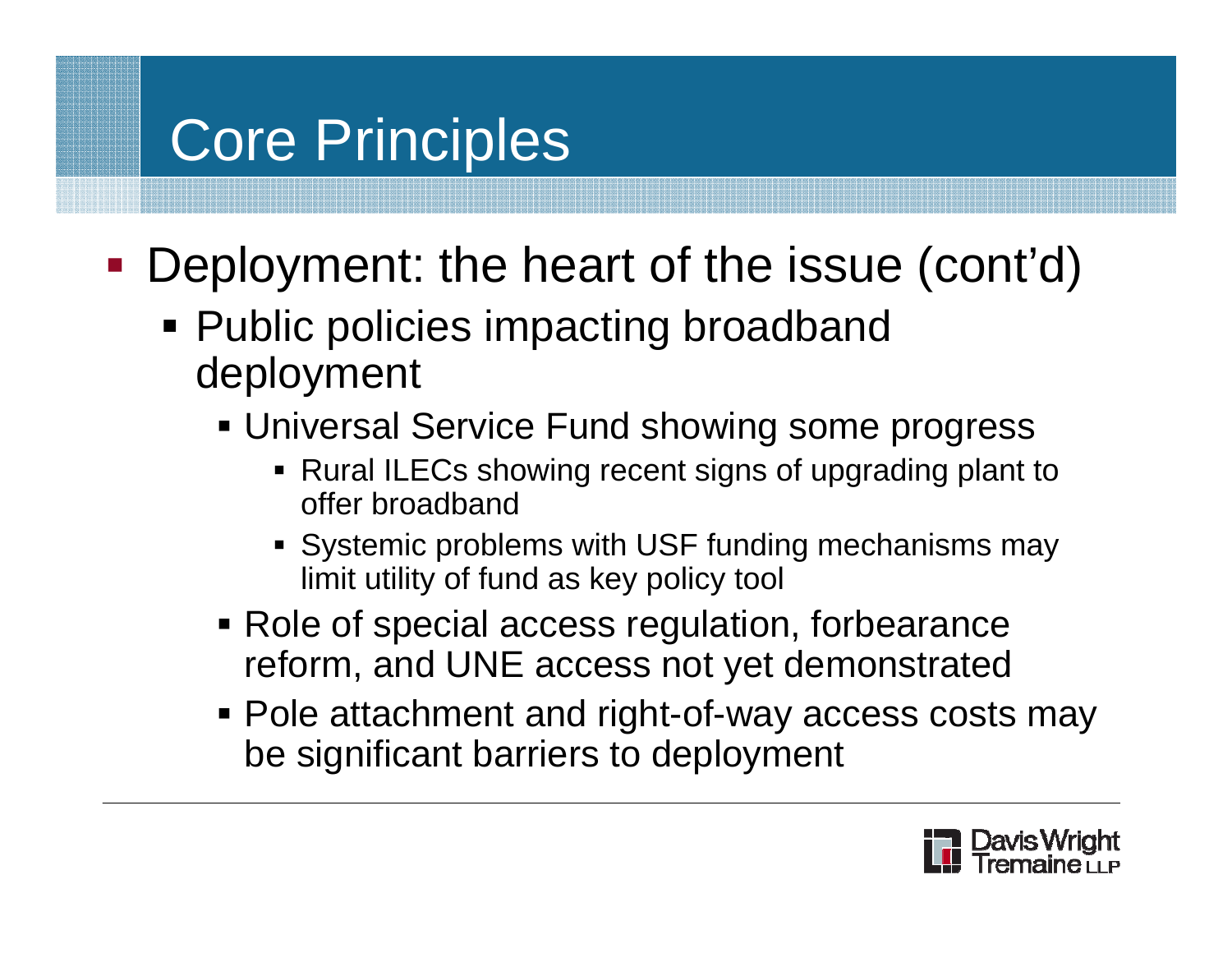

#### *National Broadband Plan Roundtable: Government Officials, Industry And Attendees Discuss The Issues*

Moderator: Randy Lowe, Partner, Davis Wright Tremaine LLP

Roundtable: Joe DePetro, Director of Business Development, National LambdaRail Roundtable: Rob Curtis, Deployment Director, Omnibus Broadband Initiative, FCC Roundtable: Scot Eberle, President, The Fiberutilities Group

Anchorage Bellevue Los Angeles New York Portland San Francisco

Seattle Shanghai Washington, D.C.

www.dwt.com